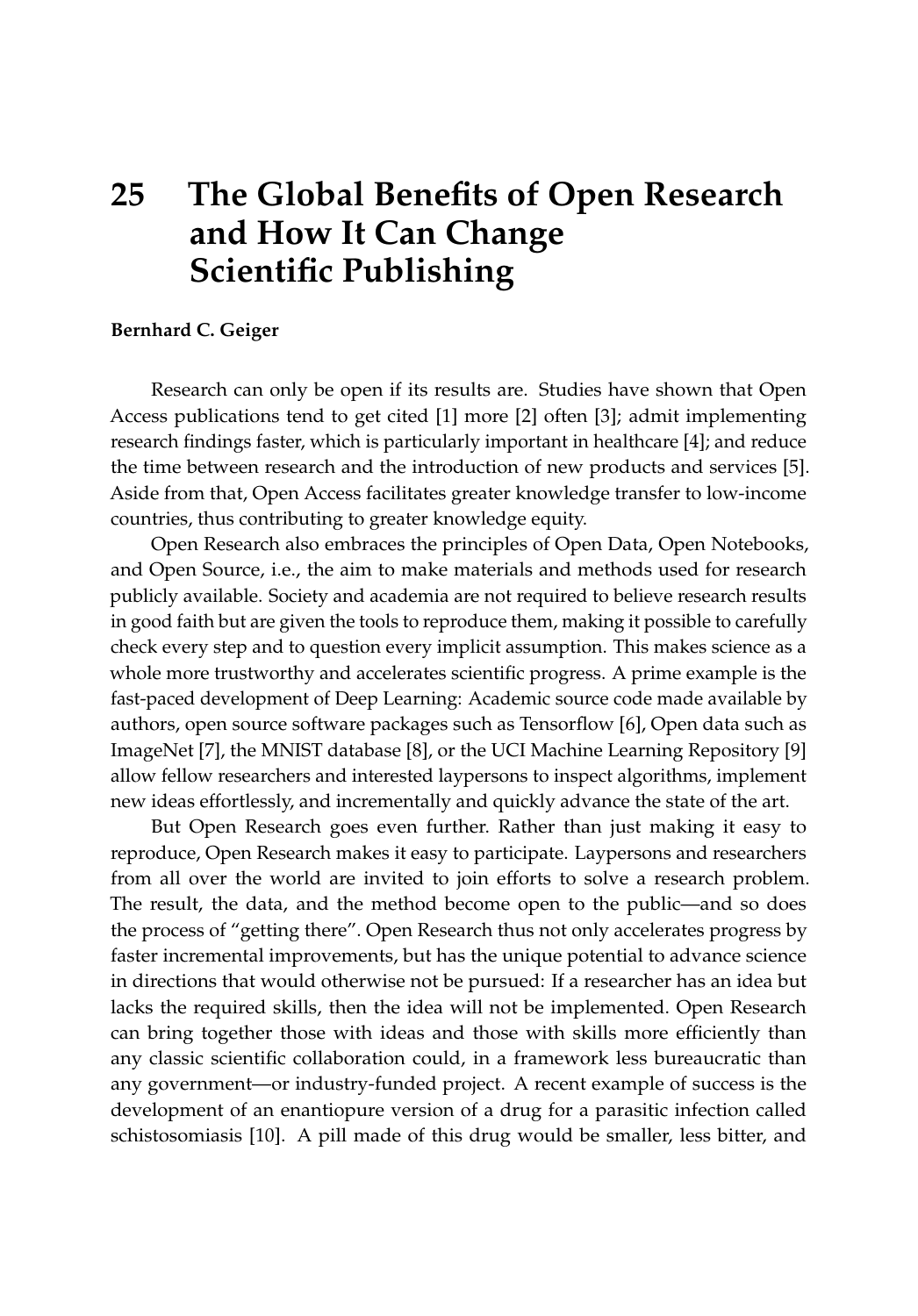would have fewer side effects, which would be a relief for the hundreds of millions of people affected by schistosomiasis worldwide.

Open Research projects are never finished. At any time, a research group may decide to throw in ideas or work on the current methods to improve the results. This, in turn, has the potential to fundamentally change scientific publishing, beyond continuing the trend towards Open Access. On the one hand, results from the project can be published in progress reports. This admits continued use of traditional publication venues, but may speed up the cycle in which publications are written, published, and become obsolete. On the other hand, though, the project consortium may decide to publish with the aim of informing the world about the state of the art. The publication then needs to change in sync with the results, something that is hardly compatible with today's prevalent publication practices. Indeed, only a few repositories (e.g., arXiv) and publishers (e.g., F1000Research) allow updating of documents while simultaneously keeping track of previous versions. Perhaps the future will tell that the best way to publish is a Wiki, the quality of which is ensured via replacing classical peer review by an open, moderated discussion.

Admittedly, the last paragraph hints at a potential future not everyone will welcome—current, traditional publishers surely will not. Aside from that, however, the benefits of Open Research—truly open collaborations, faster incremental improvements of the state of the art, opening the possibility to pursue new research directions, faster and stronger transfer of knowledge, greater equity in education—are indisputable. But benefits for science are benefits for everyone: As Steven Pinker recently wrote, we live longer, work less, fight less wars, fewer of us are poor, and more of us live in democracies. We owe this to replacing "superstition and magic with science" [\[11\]](#page-2-7). What better motivation is there to make research open?

## **References**

- <span id="page-1-0"></span>1. OpCit Project. The Effect of Open Access and Downloads ('Hits') on Citation Impact: A Bibliography of Studies, 2004; 2013. OpCit Project. Available online: [http://opcit.eprints.org/](http://opcit.eprints.org/oacitation-biblio.html) [oacitation-biblio.html](http://opcit.eprints.org/oacitation-biblio.html) (accessed on 12 September 2018).
- <span id="page-1-1"></span>2. Jump, P. Open Access Papers 'Gain More Traffic and Citations'. *Times Higher Education*, 30 July 2014 . Available online: [https://www.timeshighereducation.com/home/open-access](https://www.timeshighereducation.com/home/open-access-papers-gain-more-traffic-and-citations/2014850.article)[papers-gain-more-traffic-and-citations/2014850.article](https://www.timeshighereducation.com/home/open-access-papers-gain-more-traffic-and-citations/2014850.article) (accessed on 12 September 2018).
- <span id="page-1-2"></span>3. MacCallum, C.J.; Parthasarathy, H. Open Access Increases Citation Rate. *PloS* **2006**, *4*, e176. Available online: [https://journals.plos.org/plosbiology/article?id=10.1371/journal.pbio.](https://journals.plos.org/plosbiology/article?id=10.1371/journal.pbio.0040176) [0040176\(](https://journals.plos.org/plosbiology/article?id=10.1371/journal.pbio.0040176)accessed on 12 September 2018).